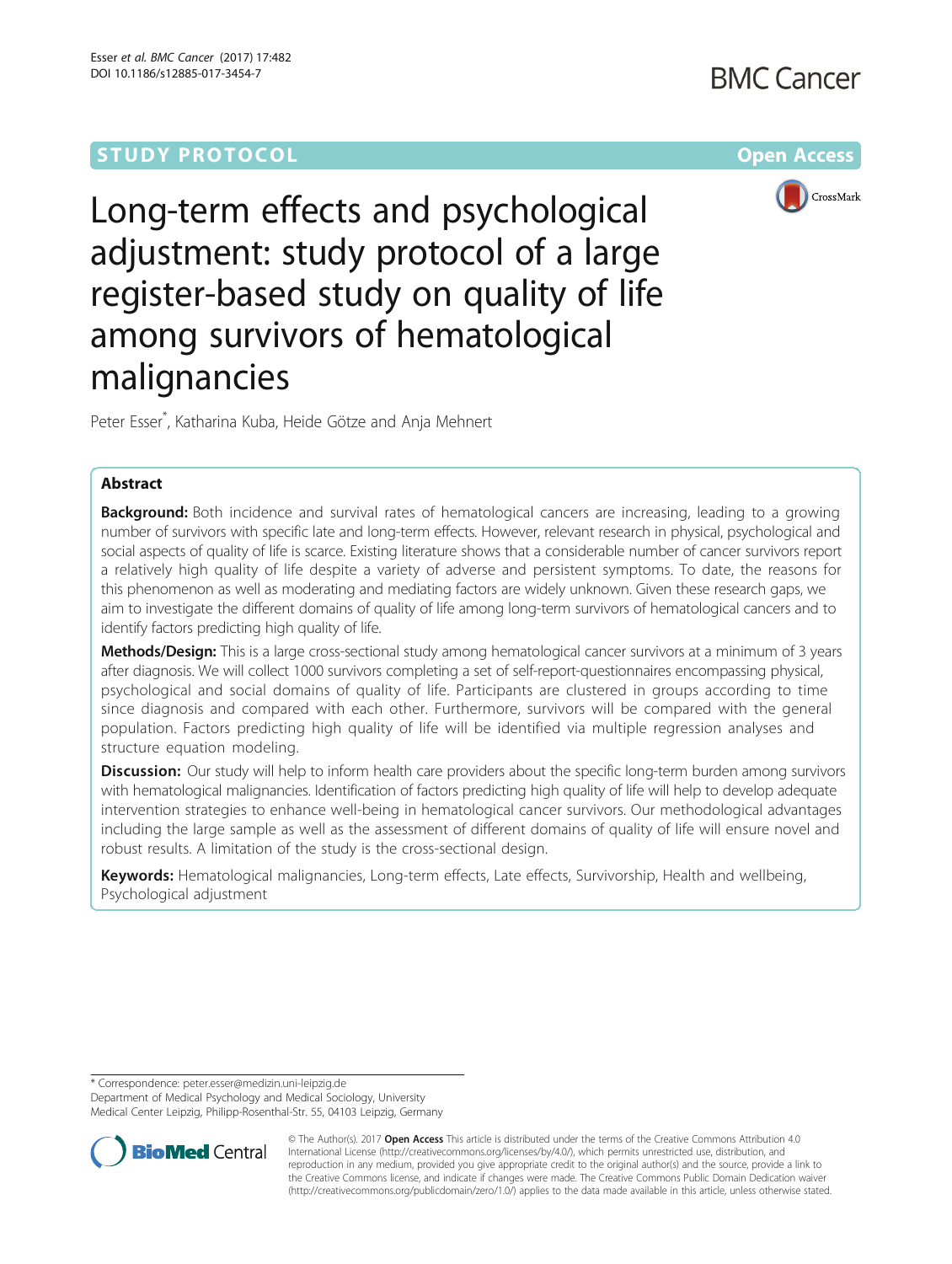# Background

Fortunately, survival rates among hematological cancer patients are considerably improving [[1](#page-7-0), [2\]](#page-7-0). In a Europewide study among 6.7 million cancer patients, Hodgkin's and non-Hodgkin-Lymphomas were among those types with the highest improvement in survival rates [\[3](#page-7-0)]. Given the rising incidence of hematological cancers in the industrialized countries [\[4\]](#page-7-0), the health care systems are confronted with a growing population strained by specific adverse late or long-term effects.

The first step in developing adequate intervention strategies and survivorship care plans is to assess the specific medical and psychosocial needs of cancer survivors [\[5](#page-7-0)]. However, compared to other cancer types, only few studies exist assessing quality of life (QoL) in hematological cancer patients [[6](#page-7-0)–[8\]](#page-7-0). This is problematic, as hematological cancer types differ from other cancer sites in many aspects. Some types are classified to be chronic [[9, 10](#page-7-0)], while others have a high risk for relapse, with rates up to 92% [[11](#page-7-0)]. Moreover, the risk for developing a second malignancy is elevated up to 20 years after treatment [\[12, 13\]](#page-7-0). As many hematological cancer types are systemic, therapy is often more toxic and invasive compared to other malignancies. A treatment primarily used among this group is hematopoietic stem cell transplantation (HSCT) [\[14\]](#page-7-0), which negatively affects a variety symptoms up to 10 years after HSCT [\[14](#page-7-0)–[20](#page-7-0)]. All these features negatively impact the patients' lives in many aspects. For example, hematological cancer patients have a three-fold increased risk for quitting work due to cancer when compared to colorectal cancer survivors [[21](#page-7-0)].

Regarding change in QoL over time, some studies found time since diagnosis to have an effect on QoL [[22](#page-7-0), [23](#page-7-0)], while others did not [\[8](#page-7-0), [24](#page-7-0), [25](#page-7-0)]. Paradox seems the result by Miltény et al. [\[26\]](#page-8-0) showing that survivors of Hodgkin's Lymphoma with more than 20 years after treatment had a significant higher level in fatigue than patients under current treatment. Another finding is that different QoL domains seem to resolve or occur in specific time frames. For example, Syrjala et al. [[19\]](#page-7-0) showed that physical impairment among leukemia and lymphoma patients (baseline  $n = 319$ ) treated with HSCT improves more rapidly than impairments in the psychological or psycho-social domains.

When comparing long-term survivors with non-cancer control groups, Wettergren et al. [[27](#page-8-0)] revealed that QoL among survivors of Hodgkin's Lymphoma ( $N = 121$ ) at a mean of 14 years after diagnosis did not significantly differ from a control group. In another study among hematological cancer patients 10 years after HSCT, survivors ( $N = 137$ ) reported more medical problems than controls, but did not differ in psychological health [\[18](#page-7-0)]. Two studies showed better physical functioning [\[22](#page-7-0)] and lower bodily pain [[23\]](#page-7-0) in Hodgkin's Lymphoma survivors 10–15 years after transplantation than a comparison group from the general population. This surprising fact is supported by qualitative data based on cancer survivors between 6 and 18 years after HSCT, indicating that despite several impairments, the majority see themselves as relatively well [\[28\]](#page-8-0). Taken together, previous research is inconclusive and mostly based on HSCT patients, which reduces the generalizability of the findings.

Furthermore, the aforementioned results pose not only the question of whether, to what extent and when hematological cancer survivors experience late and longterm effects, but also how they adapt to them. In this context, Zebrack et al. [[29](#page-8-0)] suggested that QoL might be partially explained by the cognitive frame or the meaning they attribute to the cancer experience. Another study by Lim et al. [\[30\]](#page-8-0) among long-term survivors of leukemia and lymphoma ( $N = 53$ ;  $\geq 10$  years after diagnosis) identified non-medical predictors of QoL such as satisfaction with social support or use of supportive care services. Other studies among cancer patients discussed the meaning of coping styles, self-efficacy or global appraisal of stress in predicting better adaptation and QoL [\[31](#page-8-0)–[33](#page-8-0)]. Concepts linking clinical variables with QoL mediated by personality characteristics are also discussed outside the oncology setting [[34](#page-8-0)]. More research is needed to identify factors influencing adjustment of long-term cancer survivors [[29\]](#page-8-0), which in turn could help to enhance QoL in cancer patients with adequate interventions strategies.

# **Objectives**

Taking into account research gaps, inconclusive results and highly selected samples in previous studies, our primary aim is to investigate long-term effects of physical, psychological and social domains of QoL among a large sample of hematological cancer survivors, starting from 3 years after diagnosis. This approach will allow us to present various dimensions of QoL at different phases following a hematological cancer diagnosis. Large comparison data from the general population will help to better estimate the burden of those patients. Beyond this descriptive scope, our second aim is to look for nonmedical and non-physical factors moderating or mediating the relationship between medical/physical burden and subjective well-being. This will help to identify and to therapeutically address features that are predictive for high QoL despite adverse and long-standing consequences.

# Methods/Design

# Study design

This is a large cross-sectional study among hematological cancer survivors. Owing to chronicity as well as long treatment and rehabilitation periods among respective patients, we chose a minimum period of 3 years after primary diagnosis. All participants will fulfill a set of selfreport-questionnaires, either paper pencil or online.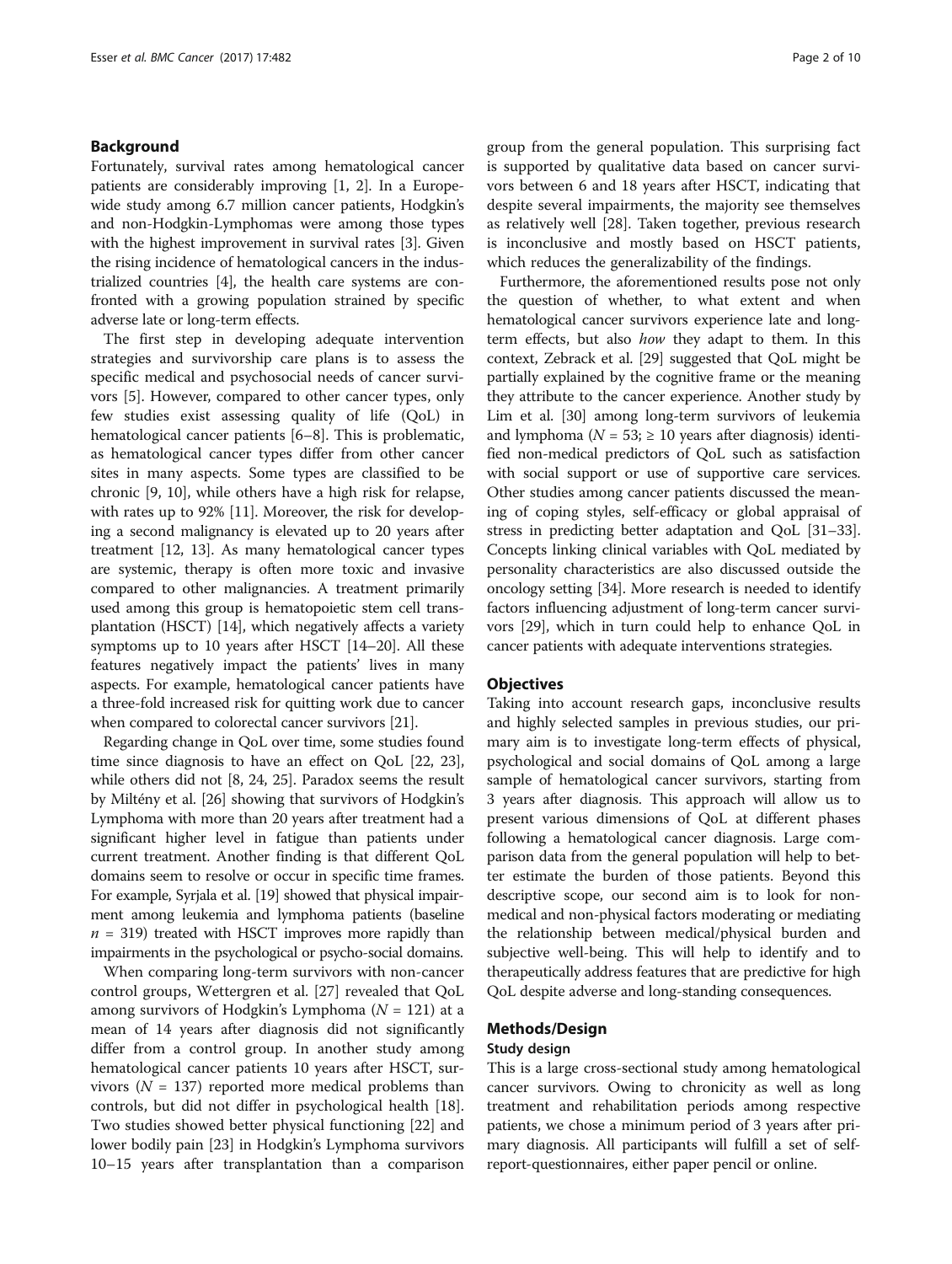# Study participants

We will collect data of at least 1000 patients with malignant neoplasms of lymphoid, hematopoietic and related tissue (ICD-10: C81-C96). Further inclusion criteria are (i) minimum period of 3 years after diagnosis, (ii) minimum age of 18 years at time of diagnosis, (iii) maximum age of 85 at time of assessment, (iv) sufficient knowledge of the German language, (v) physical, psychological and cognitive ability for study participation and (vi) written informed consent. We seek to end with five relatively equal groups ( $n = 200$  each) clustered in 3–5 years, 6–8 years, 9–11 years and 12–14 years and ≥15 years after first diagnosis.

# Recruitment

Collaborations with the Clinical Cancer Registry at the Cancer Center Leipzig and the Epidemiologic Cancer Registry of Schleswig-Holstein ensure access to contact information for eligible patients in two cancer registries. Trained personnel in the two institutions (the city of Leipzig and the federal state of Schleswig-Holstein) extract patients who both gave general permission to be contacted for research projects and fulfill our inclusion criteria. Eligible patients are then contacted by sending them a package containing (i) a letter in which they are asked to participate in the study (ii) a flyer with important study information, (iii) the questionnaire, (iv) a declaration of consent and (v) a stamped envelope. Participants fill in the questionnaire and the declaration of consent and send these documents back to the coordinating study center. Alternatively, patients can participate online by using the software LimeSurvey [\[35](#page-8-0)]. Patients who do not respond within the next weeks are reminded. In case they do not wish to participate, they are asked to report their reason for non-participation on a form enclosed in the reminding package.

According to the tumor center of Leipzig, around 60% of all extracted (i.e. eligible) survivors will be deceased or cannot reached due to organizational reasons (e.g. change of name by marriage, move). To ensure our target sample size, we also collect participants from other sources, including social media, patient congresses, established doctors and self-help groups. An overview of our recruitment procedure and sample composition is given in Fig. 1.

# Bias control

Responders and non-responders will be analyzed in terms of important sociodemographic (such as age and gender) and medical characteristics (such as type of diagnosis and time since diagnosis). Significant group differences will be taken into account in both statistical models and interpretation of the findings. Furthermore, reported reasons for non-participation, e.g. organizational reasons or physical and psychological burden, will be evaluated to estimate other possible sample biases.

Finally, participants are assigned to two major groups, i.e. 'cancer registry' vs. 'other sources'. Respective bias control will be ensured by either separate analyses or by including a group variable in multivariate analyses.

# Minimum sample size

The target sample size is based on the minimum number of patients in each of the five subsamples (3–5 years, 6–8 years, 9–11 years, 12–14 years and  $\geq$ 15 years) that is necessary to identify predictors for high QoL.

As a first step, we estimated the expected amount of patients with relatively high QoL. For this purpose, we used a previous study among hematological cancer patients at a mean of 7 years after diagnosis (for further information see T3-sample in Esser et al. [[36](#page-8-0)]). In detail, we calculated the percentage of patients with a QoLscore of the EORTC-QLQ-C30 [\[37](#page-8-0)] not less than one

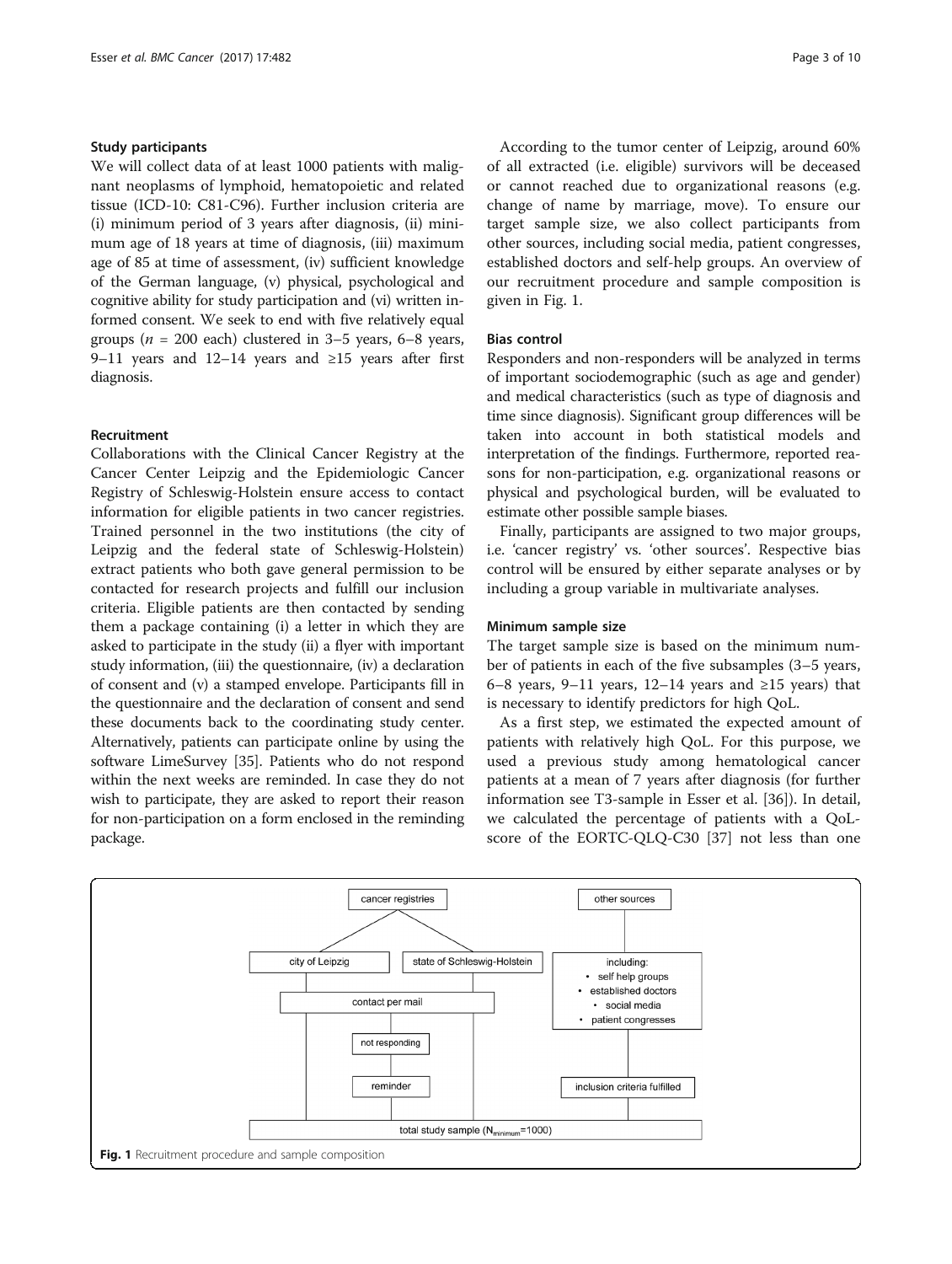standard deviation below the German norm values [\[38](#page-8-0)]. This applied to around 60% of the patients. As a second step, we calculated the required sample size which is necessary to apply appropriate multiple regression analyses. For this a priori-computation, we applied G\*Power 3.1 [[39\]](#page-8-0), using 'Fixed Model,  $R^2$  increase' [[40](#page-8-0)]: Given a test power of 80% and an alpha-level of .05, a sample size of 114 is needed to determine an effect of  $f^2 = 0.10$ in multiple regression analyses that allow to test for three potential predictors when taking into account the three most important control variables (age, gender and diagnosis). Given that around 60% of the patients show high QoL and therefore can be used in such analyses, we need subsamples of  $n = 200$  to ensure a minimum sample of  $n = 114$  to apply appropriate multiple regression analyses. Consequently, the minimum total sample size was set at  $N = 5*200 = 1000$ .

# Comparison groups

To estimate the burden among the cancer survivors, we compare their results with norm values. Thanks to representative surveys organized by our institution with the assistance of a demographic consulting company (USUMA, Berlin, Germany), we have access to data sets containing large, nationwide and randomly selected samples among the general population. In detail, data is available for the EORTC-QLQ-C30  $(N = 2448)$  [\[38](#page-8-0)], FLZ<sup>M</sup> (N = 5036) [\[41\]](#page-8-0), PHQ-9 (N = 5018) [[42\]](#page-8-0), GAD-7 (N = 5030) [\[43](#page-8-0)], NCCN Distress Thermometer  $(N = 2437;$  previously unpublished), F-SozU  $(N = 2507)$ [[44\]](#page-8-0) and PFB-K ( $N = 1390$ ) [\[45\]](#page-8-0).

# Measurements

The questionnaire was developed after extensive literature research and interviews with patients and experts (hematologists/oncologists). Instruments can be loosely divided in (i) sociodemographic and medical information, (ii) QoL in its different domains and (iii) premorbid/personality traits. In Table [1,](#page-4-0) every instrument is assigned to its respective domain. Below, detailed description can be found in order of assessment.

#### Sociodemographic and medical information

Relevant patient characteristics including gender, age, diagnosis according to ICD-10, date of diagnosis, types of therapy and previous cancers are obtained from the cancer registries, but also assessed in the questionnaire. Furthermore, patients are asked to report on disease status and complications in the course of the disease, partnership, children, living conditions, socioeconomic and job status as well as religiosity.

# Quality of life (EORTC-QLQ-C30)

The European Organization for Research and Treatment of Cancer Quality of Life Questionnaire (EORTC-QLQ-C30)

[[37](#page-8-0)] is well-established across cancer sites and has been validated in German [\[46\]](#page-8-0). It contains 30 items, of which 28 are rated on a four-point Likert scale ranging from 'not at all' to 'very much' and can be clustered/assigned to five functioning scales (physical, role, cognitive, emotional and social), three symptom scales (fatigue, nausea, pain) and six one-item scales (dyspnea, sleeping problems, loos of appetite, constipation, diarrhea, financial problems). Additionally, general health and global QoL are rated on a seven-point Likert scale ranging from 'very poor' to 'excellent'.

# Satisfaction with life (FLZ $^M$  – General Life Satisfaction)

The Questionnaire on Life Satisfaction ( $FLZ<sup>M</sup>$ ) is developed and validated in German [[47\]](#page-8-0) and consists of two modules assessing general life satisfaction and satisfaction with health. For our study, we use the first module assessing general satisfaction with life, including health, income/financial security, occupation/work, housing/living conditions, family life/children, partner relationship/ sexuality, friends/acquaintances and leisure time/hobbies. Each participant rates the subjective importance of each of these areas and, subsequently, the satisfaction with the respective domains. All items are rated on a five-point Likert scale ranging from 'not important/ unsatisfied' to 'extremely important/very satisfied'.

#### Affectivity (PANAS)

The Positive and Negative Affect Schedule (PANAS) [[48](#page-8-0)] is validated in German [[49](#page-8-0)] and contains 20 items assessing rather positive (active, interested, excited, strong, inspired, enthusiastic, proud, alert, determined, attentive) and rather negative emotions (distressed, upset, guilty, scared, hostile, irritable, ashamed, nervous, jittery, afraid). Participants are asked to rate how they feel in general, using a five-point Likert scale ranging from 'not at all/very slightly' to 'extremely'.

# Depressive (PHQ-9) and general anxiety disorder (GAD-7) symptomatology

The Patient Health Questionnaire (PHQ) [\[50](#page-8-0)] is validated in German [[51](#page-8-0)] and assesses psychiatric disorders according to the DSM-IV criteria. For our study, we use the modules for depressive (PHQ-9; e.g. 'little interest or pleasure in doing things') and general anxiety disorder (GAD-7; e.g. 'trouble relaxing') symptomatology. The frequency of respective symptoms within the last 2 weeks is rated on a four-point Likert scale ranging from 'not at all' to 'almost every day'. At the end of each module, we placed the overall item of the PHQ assessing difficulties in work, at home or in social context which can be attributed to one or more problems checked in the list. These two items are rated on a four-point scale ranging from 'not difficult at all' to 'extremely difficult'.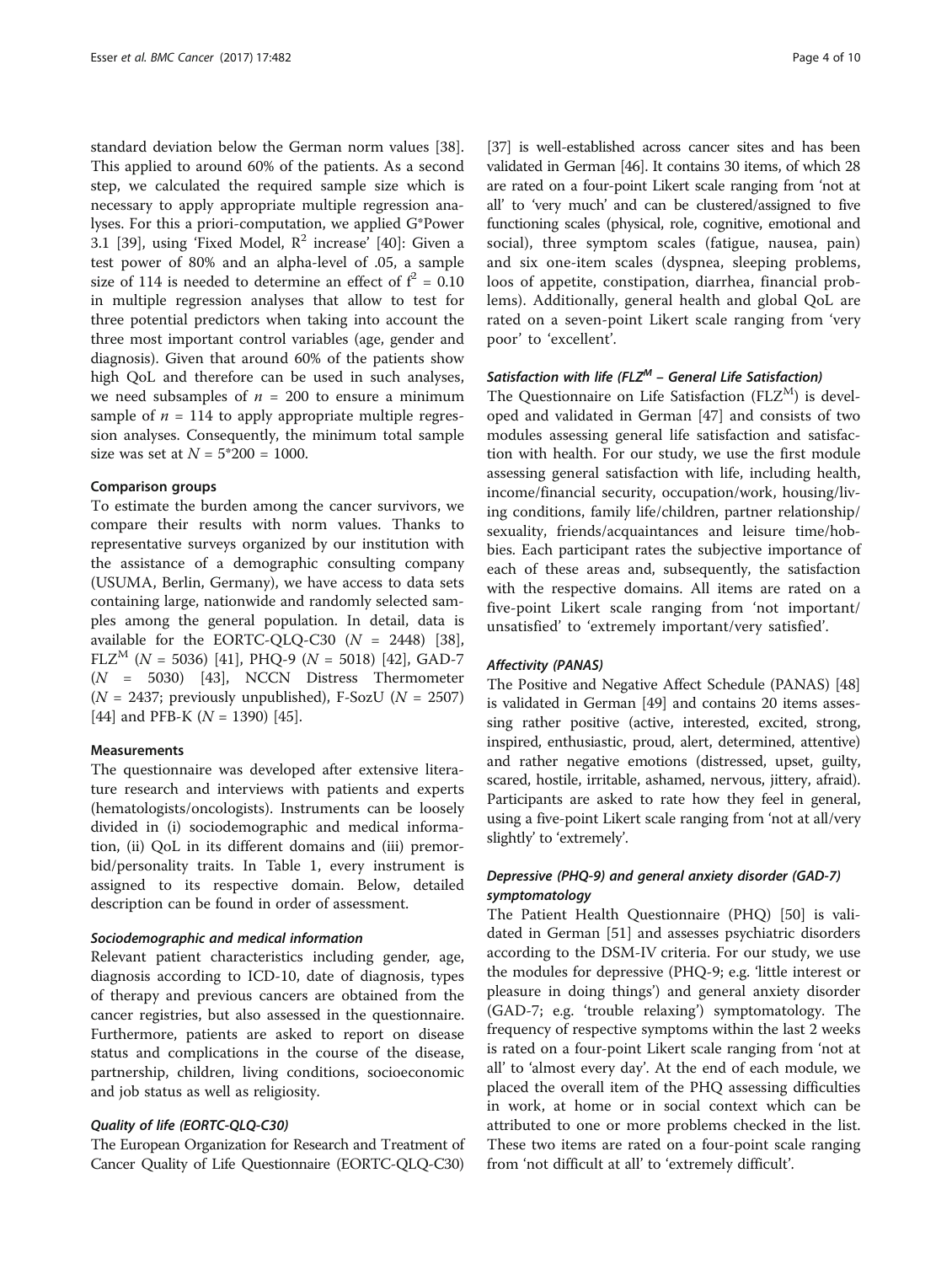| Domain                       | Issue                                               | Measures                                                            |
|------------------------------|-----------------------------------------------------|---------------------------------------------------------------------|
| Patient characteristics      | Sociodemographic                                    | Internally developed                                                |
|                              | Medical                                             | Internally developed                                                |
| Quality of life              |                                                     |                                                                     |
| Physical                     | Symptoms; physical and cognitive functioning        | EORTC-QLQ-C30 [37]                                                  |
|                              | Cancer-related fatigue                              | BFI [55]                                                            |
|                              | Cognitive functioning                               | AFI [68]                                                            |
|                              | Comorbidity                                         | Comorbidity Index [76]                                              |
|                              | Care level and disability                           | internally developed                                                |
|                              | Late/long-term effects                              | internally developed                                                |
| Psychological                | Emotional functioning                               | EORTC-QLQ-C30 [37]                                                  |
|                              | General satisfaction                                | $FLZ^M$ [47]                                                        |
|                              | Depressive symptoms                                 | PHQ-9 [50]                                                          |
|                              | Anxiety symptoms                                    | GAD-7 [50]                                                          |
|                              | General distress                                    | NCCN Distress [52] Thermometer [52]                                 |
|                              | Fear of progression                                 | FoP-Q [54]                                                          |
|                              | Late/long-term effects                              | internally developed                                                |
| Social                       | Role and social functioning; financial difficulties | EORTC-QLQ-C30 [37]                                                  |
|                              | Social and medical care need                        | SCNS-SF34 [70]                                                      |
|                              | Social support                                      | F-SozU [44]                                                         |
|                              | Use of/satisfaction with social care                | internally developed                                                |
|                              | Use of/satisfaction with medical care               | internally developed                                                |
|                              | Employment and work ability/conditions              | WAI [72]; internally developed                                      |
|                              | Partnership, sexuality and fertility                | PFB-K [45]; Geue et al. [75]; internally developed                  |
|                              | Late/long-term effects                              | internally developed                                                |
| Premorbid/Personality Traits | Affectivity                                         | <b>PANAS</b> [48]                                                   |
|                              | Coping styles                                       | <b>UCL-SF [57]</b>                                                  |
|                              | Psychological flexibility                           | AAQ-II [60]                                                         |
|                              | Illness centrality                                  | Wiebe et al. [63]; Helgeson et al. [63, 64]                         |
|                              | Changes in Self Concept                             | internally developed                                                |
|                              | Health locus of control                             | MHLC [65]                                                           |
|                              | Health behavior                                     | FEG [66]; report of Health Monitoring [67];<br>internally developed |

<span id="page-4-0"></span>**Table 1** Overview and categorization of instruments applied in the questionnaire

Note: EORTC-QLQ-C30 and questions on late/long-term effects are assigned to all QoL domains due to multidimensionality/open response format

# General distress (NCCN distress thermometer)

The distress thermometer is a screener for general distress in cancer patients [[52](#page-8-0)] and is validated in German [[53](#page-8-0)]. The instrument consists of a single-item visual analogue scale ranging from 0 (no distress) to 10 (extremely distressed). A score of 5 or higher is interpreted as clinically significant.

# Fear of progression (FoP-Q)

The Fear of Progression Questionnaire (FoP-Q) is developed and validated in German [\[54\]](#page-8-0) and applicable for chronically ill patients. It encompasses affective reactions, partnership/family, work, loss of autonomy and coping. Since the four latter dimensions are assessed in other parts of our study, we restrict to affective reactions (e.g. 'all types of little aches and pains make me anxious'). We further added two items, assessing the fear of cancer recurrence and late/long-term effects. All items are rated on a five-point Likert scale ranging from 'never' to 'very often'.

# Fatigue (BFI)

The Brief Fatigue Inventory (BFI) [\[55\]](#page-8-0) is validated in German [[56](#page-8-0)] and assesses fatigue in clinical populations. It first asks if the patient has felt unusually tired or fatigued in the last week. Patients then rate both the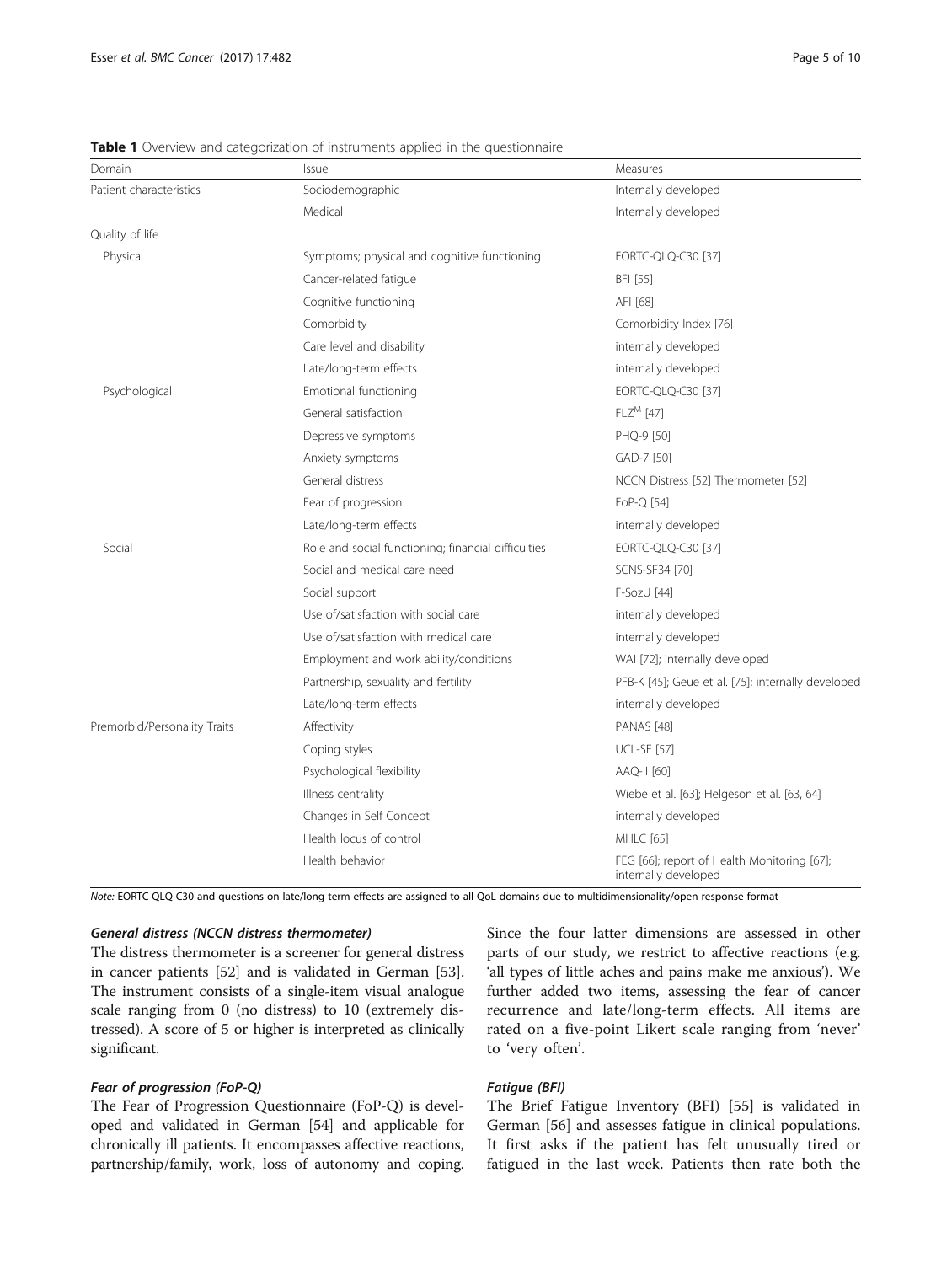intensity of fatigue (at the moment, on average, strongest in the last 24 h) and its impact on general activity, mood, walking ability, normal work, relations with others and enjoyment of life. Items can be rated on a ten-point scale ranging from 0 (no fatigue/does not interfere) to 10 (as bad as you can imagine/completely interferes).

# Coping styles (UCL-SF)

The Utrecht Coping List [[57\]](#page-8-0) measures how patients deal with stressful issues. We use a validated German abbreviation of this instrument [[58\]](#page-8-0), which has been applied in various populations [[58, 59\]](#page-8-0). Its 23 items assess six dimensions, i.e. active problem solving, palliative behavior, avoidance behavior, search for social support, depressive reactions and comforting cognitions. Items can be rated on a four-point Likert scale ranging from 'never or seldom' to 'very often'.

# Psychological flexibility (AAQ-II)

Psychological flexibility was measured with the Acceptance and Action Questionnaire (AAQ-II) [[60\]](#page-8-0), which is translated and validated in German [[61\]](#page-8-0) and contains 7 items which can be rated on a seven-point Likert scale ranging from 'never true' to 'always true'.

#### Illness centrality

Illness centrality measures the extent to which the cancer is central to a person's identity. The construct is assessed based on questions originally developed by Wiebe et al. [\[62](#page-8-0)], which were further expanded and adapted for cancer patients [\[63, 64\]](#page-8-0). Patients are asked to answer 4 items ('Being a cancer survivor is an important part of who I am', 'I think of being a cancer survivor when I think of who I am', 'Having had cancer is a small part of my life', 'I think a lot about having survived cancer') on a six-point Likert scale ranging from 'not at all true' to 'completely true'.

# Changes in self-concept

To assess changes in concepts of the self after having had cancer, patients are asked to three times fill in blanks of the sentence 'I am a \_\_\_\_\_\_\_ person because I had cancer.' Answers will be analyzed qualitatively.

# Multidimensional health locus of control (MHLC, Form A)

The validated Multidimensional Health Locus of Control (MHLC) [[65](#page-8-0)] assesses the beliefs about one's ability to control and to influence his or her own health. It is structured in three dimensions, i.e. internal, powerful others and chance. Out of two equal forms, we chose form A. It contains 18 items (e.g. 'When I get sick, I am to blame') that can be rated on a six-point Likert scale ranging from 'strongly disagree' to 'strongly agree'. We translated this questionnaire into German.

# Health behavior

Patients are asked about their drinking and smoking habits/history, physical exercise, relaxation techniques, regular intake of medicaments as well as weight and height (for calculating the BMI). The questions are loosely based on the German Questionnaire for the Assessment of Health Behavior (FEG) [[66](#page-8-0)] and a report of the Federal Health Monitoring of Germany [[67](#page-8-0)]. Most items can be rated on four-point Likert scales from 'never' to 'daily', others have to be affirmed and further specified (e.g. whether he/she smokes and if yes, how much).

# Cognitive functioning (AFI)

The validated Attentional Function Index (AFI) [[68](#page-9-0)] assesses cognitive functioning in common daily life activities focusing on attention and working memory. We translated this questionnaire into German. The first 9 items assess executive functioning (e.g. goal formulation, monitoring effective performance). The last 4 items measure behavioral and affective responses which go along with potential impairments in the executive functioning domains. All items can be rated on a visual analogue scale ranging from 'not at all' to 'extremely well/a great deal'.

## Social support (F-SozU)

The Social Support Questionnaire (F-SozU) [[69](#page-9-0)] is developed in German and assesses perceived or anticipated social support. For our study, we use the validated short version (F-SozU K14) [[44](#page-8-0)], containing 14 items. Items are rated on a five-point Likert scale ranging from 'not true' to 'exactly true'.

# Social and medical care need

The Supportive Care Needs Survey (SCNS-SF34) [[70](#page-9-0)] assesses perceived needs in various domains and was validated in German [\[71\]](#page-9-0). To avoid redundancy, we extracted only those items which were not covered in other parts of the study, i.e. 'Physical and daily living needs' and 'Psychological Needs'. We also added an item directly assessing the care need for physical problems. All items are rated on a four-point scale ranging from 'no need' to 'high need'.

# Use and satisfaction with social care

We use a module developed in our department, assessing whether the patient received support within the last month by either general practitioner/ward physician, nursing service, social workers, psychologist/psychotherapist, pastor/priest, self-help group, internet forum, relatives, friends or by any other source. In a second step,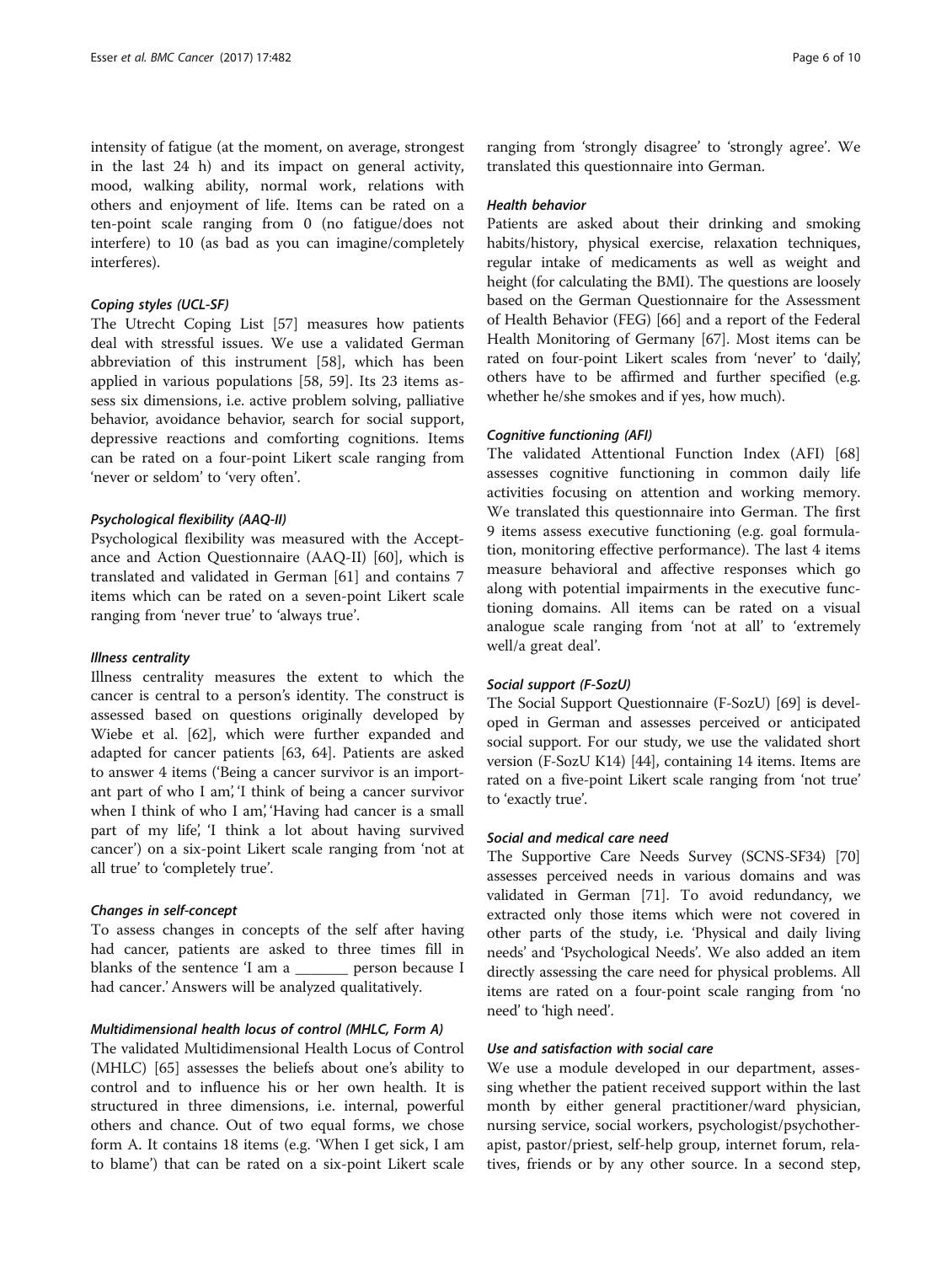the patient rates the usefulness of the support on a fivepoint scale ranging from 'not at all' to 'very helpful'.

## Satisfaction with medical care

We ask the patients to evaluate the medical and psychosocial care received in the acute phase as well as in the after-care and whether they felt that physicians did take their concerns about side effects and late/ long-term effects seriously. Questions can be rated on a seven-point Likert scale from 'very dissatisfied' to 'very satisfied'.

# Employment and work ability/conditions

We assess whether patients were employed at the time of diagnosis, whether they received rehabilitation or retraining and whether, how and to what extent they went back to work. Work ability/conditions are measured with adapted questions of the Work Ability Index [[72\]](#page-9-0), which was translated in German [\[73](#page-9-0)]. In detail, we assess work ability at the moment compared to the best work ability ever reached, sickness leave, the type of work (physical vs. mental) and the ability to work in each of the domains.

# Partnership, sexuality and fertility

Satisfaction with partnership is assessed with item 10 of the short form of the German Questionnaire for diagnostic of partnership [\[74](#page-9-0)], called PFB-K [[45\]](#page-8-0). Patients are further asked to estimate their satisfaction with their attractiveness and sexual life, perceived impairment in sexual joy by either physical or mental strain and what development they perceive compared to pre-diagnosis. The items are rated on five-point scales ranging from 'extremely dissatisfied/never/much worse' to 'extremely satisfied/always/much better'. Items concerning fertility (completion of family planning at time of diagnosis, talks about fertility issues with the oncologist, impairment of fertility due to the cancer and its treatment) were taken from another cancer survivor study [[75\]](#page-9-0).

# **Comorbidity**

We translated and adapted a validated comorbidity assessment instrument [[76\]](#page-9-0). This questionnaire assesses if a patient has a certain condition and if yes, whether it interferes with his or her daily activities, ranging on a five-point scale from 'not at all' to 'a lot'. To avoid redundancy, we summarized similar items (e.g. 'coronary heart disease' and 'congestive heart failure' was summarized to 'heart diseases'). Furthermore, we added comorbidities which are typical for the hematological cancers and respective treatments, such as mucosal issues, liver disease, anemia and skin problems. We also assess occurrence of any psychiatric disorder at the moment and pre-diagnosis.

#### Care level and disability

We assess the occurrence of care need and disability and the official levels of disabilities.

# Late and long-term effects

Finally, patients are directly asked to estimate whether and what conditions they attribute to the disease or treatment and how they are affected by those effects, ranging on five-point scale from 'not straining at all' to 'very straining'.

## Statistical analyses

To investigated QoL over time, we will cluster the participants in groups with respect to the years since diagnosis and compare their means in relevant outcomes, e.g. via t-tests or chi-square tests. Those groups are then further compared with the general population. Effect sizes will be calculated to estimate the magnitude of significant effects. All analyses will be controlled for important variables such as gender, age and diagnosis.

For our aim to identify factors predicting patients to show relatively high QoL, we will apply multiple regression analyses. For more complex hypotheses, e.g. on moderating or mediating factors, we will apply structure equation modeling.

Additionally, our sample size and comprehensive assessment enables the application of confirmatory factor analyses and investigation of convergent/discriminant validity. Therefore, we will validate our German translations of the AFI [\[68](#page-9-0)] and the MHLC [\[65\]](#page-8-0). Furthermore, we will compare the patients from the cancer registry with the patients recruited from other sources. Such an investigation will be of great importance in interpreting results of the growing number of research based exclusively on patients recruited via social media.

#### **Discussion**

To date, long-term data on QoL of hematological cancer patients is very scarce and mostly based on HSCT patients, thereby limiting generalizability of results. We conduct a relevant study featuring several methodological advantages ensuring novel results. First, we use a very large dataset, enabling us to stratify in well-defined groups with respect to time since diagnosis and thus to investigate QoL including physical, psychological and social aspects at different phases post-diagnosis. Second, access to large data sets of the general population in the most important outcomes will help to extract control groups perfectly matched by age and gender. Third, patient recruitment from two cancer registries in different parts of Germany improves generalizability. Fourth, the registries ensure correct information in the most important medical and sociodemographic variables and additionally allow for responder analyses. Finally, the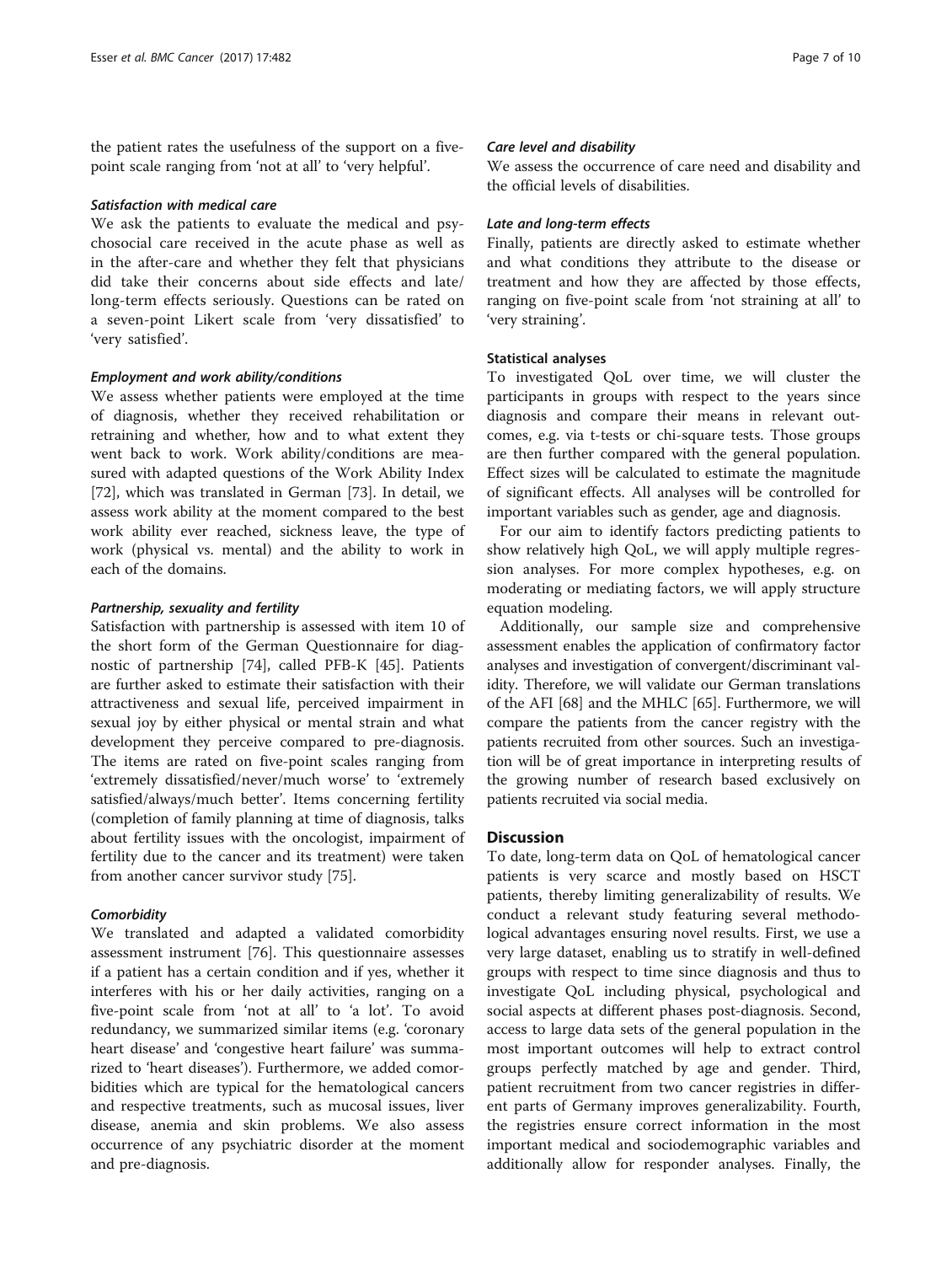<span id="page-7-0"></span>sample size allows for applying methods to detect underlying processes that predict QoL. A limitation of the study is the cross-sectional design.

Taken together, our study will help to inform health care providers about the specific long-term burden among survivors with hematological malignancies and to develop adequate intervention strategies in order to heighten QoL in this specific patient group.

# Acknowledgements

We acknowledge support from the German Research Foundation (DFG) and Universität Leipzig within the program of Open Access Publishing.

#### Funding

The study is funded by grants from the German foundation Deutsche José Carreras Leukämie-Stiftung (grant number: DJCLS R 14/18) and sponsored by the Department of Medical Psychology and Medical Sociology at the University Medical Center of Leipzig. The funding and sponsoring sources are not involved in any stage of the research process.

#### Availability of data and materials

The datasets used and/or analysed during the current study are available from the corresponding author on reasonable request.

#### Authors' contributions

Conception and design: PE, KK, HG, AM. Drafting the manuscript/revising it critically: PE, KK, HG, AM. Final approval of the version to be published: PE, KK, HG, AM. To be accountable for all aspects of the work: PE, KK, HG, AM. All authors read and approved the final manuscript.

#### Ethics approval and consent to participate

The study was approved by the local ethics committee of the Medical Faculty at the University of Leipzig (approval number: 292–15-24,082,015). All patients willing to participate provide written informed consent.

#### Consent for publication

Not applicable.

#### Competing interests

The authors declare that they have no competing interests.

# Publisher's Note

Springer Nature remains neutral with regard to jurisdictional claims in published maps and institutional affiliations.

# Received: 31 January 2017 Accepted: 26 June 2017 Published online: 12 July 2017

#### References

- Kumar SK, Rajkumar SV, Dispenzieri A, Lacy MQ, Hayman SR, Buadi FK, et al. Improved survival in multiple myeloma and the impact of novel therapies. Blood. 2008;111:2516–20.
- 2. Pulte D, Gondos A, Brenner H. Trends in survival after diagnosis with hematologic malignancy in adolescence or young adulthood in the United States, 1981-2005. Cancer. 2009;115:4973–9. doi:[10.1002/cncr.24548](http://dx.doi.org/10.1002/cncr.24548).
- 3. Verdecchia A, Francisci S, Brenner H, Gatta G, Micheli A, Mangone L, Kunkler I. Recent cancer survival in Europe: a 2000–02 period analysis of EUROCARE-4 data. Lancet Oncol. 2007;8:784–96. doi:[10.1016/S1470-](http://dx.doi.org/10.1016/S1470-2045(07)70246-2) [2045\(07\)70246-2.](http://dx.doi.org/10.1016/S1470-2045(07)70246-2)
- 4. Rodriguez-Abreu D, Bordoni A, Zucca E. Epidemiology of hematological malignancies. Ann Oncol. 2007;18(Suppl 1):i3–8. doi[:10.1093/annonc/](http://dx.doi.org/10.1093/annonc/mdl443) [mdl443](http://dx.doi.org/10.1093/annonc/mdl443).
- 5. Siegel R, DeSantis C, Virgo K, Stein K, Mariotto A, Smith T, et al. Cancer treatment and survivorship statistics, 2012. CA Cancer J Clin. 2012;62:220–41. doi[:10.3322/caac.21149.](http://dx.doi.org/10.3322/caac.21149)
- 6. Efficace F, Novik A, Vignetti M, Mandelli F, Cleeland CS. Health-related quality of life and symptom assessment in clinical research of patients with hematologic malignancies: where are we now and where do we

go from here? Haematologica. 2007;92:1596–8. doi[:10.3324/haematol.](http://dx.doi.org/10.3324/haematol.11710) [11710](http://dx.doi.org/10.3324/haematol.11710).

- 7. Stephens JM, Gramegna P, Laskin B, Botteman MF, Pashos CL. Chronic lymphocytic leukemia: economic burden and quality of life: literature review. Am J Ther. 2005;12:460–6.
- 8. Johnsen AT, Tholstrup D, Petersen MA, Pedersen L, Groenvold M. Health related quality of life in a nationally representative sample of haematological patients. Eur J Haematol. 2009;83:139–48. doi:[10.1111/j.1600-0609.2009.01250.x](http://dx.doi.org/10.1111/j.1600-0609.2009.01250.x).
- 9. de la Puente P, Muz B, Azab F, Luderer M, Azab AK. Molecularly targeted therapies in multiple myeloma. Leuk Res Treatment. 2014;2014:976567. doi: [10.1155/2014/976567](http://dx.doi.org/10.1155/2014/976567).
- 10. Molica S. Quality of life in chronic lymphocytic leukemia: a neglected issue. Leuk Lymphoma. 2005;46:1709–14. doi[:10.1080/10428190500244183.](http://dx.doi.org/10.1080/10428190500244183)
- 11. Byrd JC, Mrózek K, Dodge RK, Carroll AJ, Edwards CG, Arthur DC, et al. Pretreatment cytogenetic abnormalities are predictive of induction success, cumulative incidence of relapse, and overall survival in adult patients with de novo acute myeloid leukemia: results from Cancer and Leukemia Group B (CALGB 8461). Blood. 2002;100:4325–36. doi[:10.1182/blood-2002-03-0772.](http://dx.doi.org/10.1182/blood-2002-03-0772)
- 12. van Leeuwen, Flora E, Klokman WJ, van't Veer, Mars B, Hagenbeek A, ADG K, UAO V, et al. Long-term risk of second malignancy in survivors of Hodgkin's disease treated during adolescence or young adulthood. J Clin Oncol. 2000; 18:487.
- 13. Ng AK, Bernardo MVP, Weller E, Backstrand K, Silver B, Marcus KC, et al. Second malignancy after Hodgkin disease treated with radiation therapy with or without chemotherapy: long-term risks and risk factors. Blood. 2002; 100:1989–96. doi:[10.1182/blood-2002-02-0634](http://dx.doi.org/10.1182/blood-2002-02-0634).
- 14. Copelan EA. Hematopoietic stem-cell transplantation. N Engl J Med. 2006: 354:1813–26.
- 15. Carter A, Robison LL, Francisco L, Smith D, Grant M, Baker KS, et al. Prevalence of conception and pregnancy outcomes after hematopoietic cell transplantation: report from the bone marrow transplant survivor study. Bone Marrow Transplant. 2006;37:1023–9. doi[:10.1038/sj.bmt.1705364](http://dx.doi.org/10.1038/sj.bmt.1705364).
- 16. Borgmann-Staudt A, Rendtorff R, Reinmuth S, Hohmann C, Keil T, Schuster FR, et al. Fertility after allogeneic haematopoietic stem cell transplantation in childhood and adolescence. Bone Marrow Transplant. 2012;47:271–6. doi: [10.1038/bmt.2011.78](http://dx.doi.org/10.1038/bmt.2011.78).
- 17. Syrjala KL, Artherholt SB, Kurland BF, Langer SL, Roth-Roemer S, Elrod JB, Dikmen S. Prospective neurocognitive function over 5 years after allogeneic hematopoietic cell transplantation for cancer survivors compared with matched controls at 5 years. J Clin Oncol. 2011;29:2397–404. doi[:10.1200/](http://dx.doi.org/10.1200/JCO.2010.33.9119) [JCO.2010.33.9119.](http://dx.doi.org/10.1200/JCO.2010.33.9119)
- 18. Syrjala KL, Langer SL, Abrams JR, Storer BE, Martin PJ. Late effects of hematopoietic cell transplantation among 10-year adult survivors compared with case-matched controls. J Clin Oncol. 2005;23:6596–606. doi:[10.1200/](http://dx.doi.org/10.1200/JCO.2005.12.674) [JCO.2005.12.674](http://dx.doi.org/10.1200/JCO.2005.12.674).
- 19. Syrjala KL, Langer SL, Abrams JR, Storer B, Sanders JE, Flowers MED, Martin PJ. Recovery and long-term function after hematopoietic cell transplantation for leukemia or lymphoma. JAMA. 2004;291:2335–43.
- 20. Baker KS, Gurney JG, Ness KK, Bhatia R, Forman SJ, Francisco L, et al. Late effects in survivors of chronic myeloid leukemia treated with hematopoietic cell transplantation: results from the bone marrow transplant survivor study. Blood. 2004;104:1898–906. doi:[10.1182/blood-2004-03-1010](http://dx.doi.org/10.1182/blood-2004-03-1010).
- 21. Short PF, Vasey JJ, Tunceli K. Employment pathways in a large cohort of adult cancer survivors. Cancer. 2005;103:1292–301. doi[:10.1002/cncr.](http://dx.doi.org/10.1002/cncr.20912) [20912.](http://dx.doi.org/10.1002/cncr.20912)
- 22. Mols F, Vingerhoets AJJM, Coebergh JW, Vreugdenhil G, Aaronson NK, Lybeert MLM, van de Poll-Franse LV. Better quality of life among 10-15 year survivors of Hodgkin's lymphoma compared to 5-9 year survivors: a population-based study. Eur J Cancer. 2006;42:2794–801. doi[:10.1016/j.ejca.](http://dx.doi.org/10.1016/j.ejca.2006.08.006) [2006.08.006.](http://dx.doi.org/10.1016/j.ejca.2006.08.006)
- 23. Mols F, Aaronson NK, Vingerhoets AJJM, Coebergh JW, Vreugdenhil G, Lybeert MLM, van de Poll-Franse LV. Quality of life among long-term non-Hodgkin lymphoma survivors: a population-based study. Cancer. 2007; 109:1659–67. doi:[10.1002/cncr.22581](http://dx.doi.org/10.1002/cncr.22581).
- 24. Smith SK, Zimmerman S, Williams CS, Zebrack BJ. Health status and quality of life among non-Hodgkin lymphoma survivors. Cancer. 2009;115:3312–23. doi[:10.1002/cncr.24391](http://dx.doi.org/10.1002/cncr.24391).
- 25. Rüffer JU, Flechtner H, Tralls P, Josting A, Sieber M, Lathan B, Diehl V. Fatigue in long-term survivors of Hodgkin's lymphoma; a report from the German Hodgkin Lymphoma Study Group (GHSG). Eur J Cancer. 2003;39: 2179–86. doi[:10.1016/S0959-8049\(03\)00545-8](http://dx.doi.org/10.1016/S0959-8049(03)00545-8).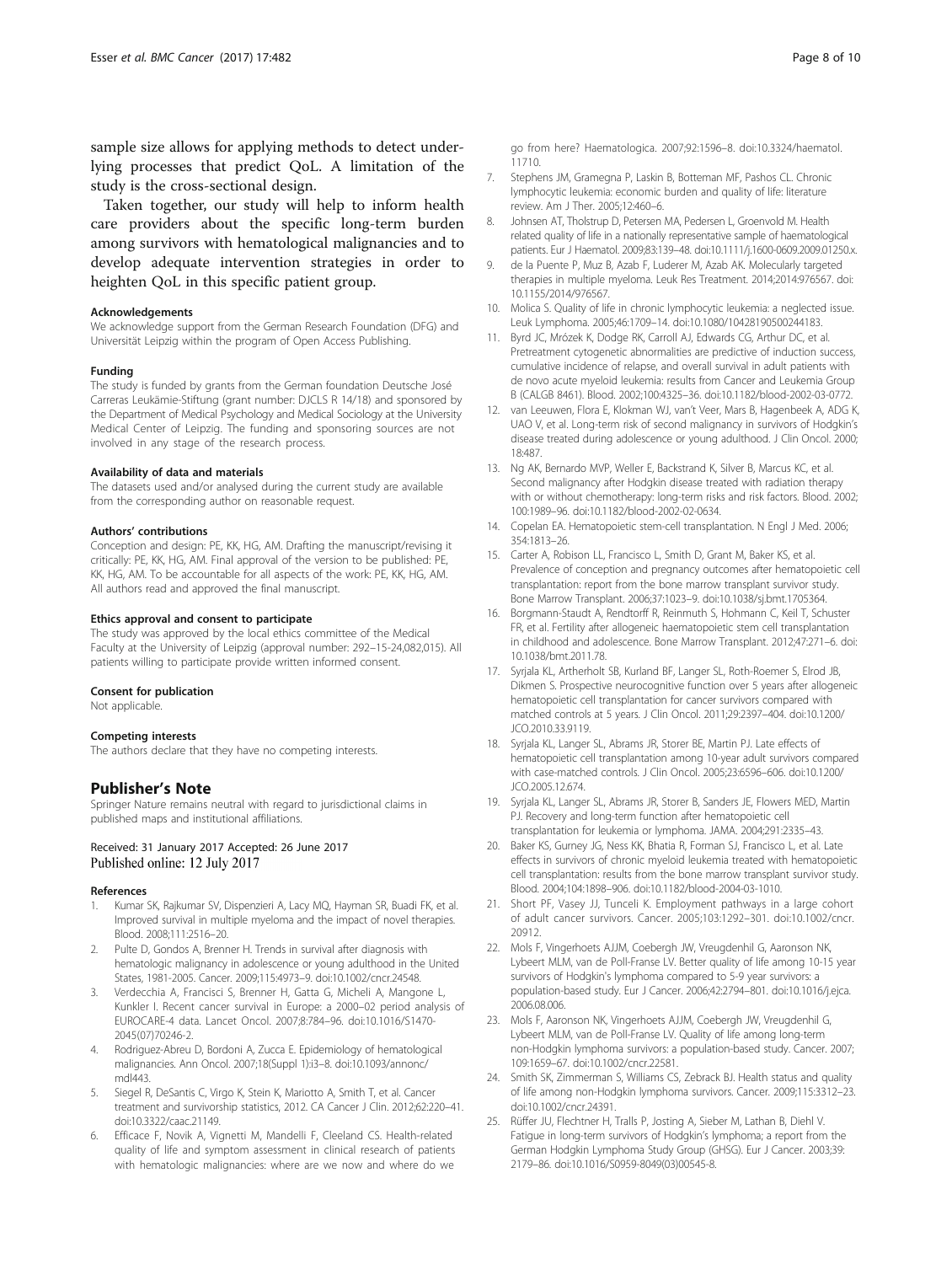- <span id="page-8-0"></span>26. Miltényi Z, Magyari F, Simon Z, Illés Á. Quality of life and fatigue in Hodgkin's lymphoma patients. Tumori. 2010;96:594–600.
- 27. Wettergren L, Björkholm M, Axdorph U, Bowling A, Langius-Eklöf A. Individual quality of life in long-term survivors of Hodgkin's lymphoma–a comparative study. Qual Life Res. 2003;12:545–54.
- 28. Haberman M, Bush N, Young K, Sullivan KM. Quality of life of adult long-term survivors of bone marrow transplantation: a qualitative analysis of narrative data. Oncol Nurs Forum. 1993;20:1545-553.
- 29. Zebrack B. Quality of life of long-term survivors of leukemia and lymphoma. J Psychosoc Oncol. 2000;18:39–59.
- 30. Lim J, Zebrack B. Social networks and quality of life for long-term survivors of leukemia and lymphoma. Support Care Cancer. 2006;14:185–92. doi:[10.](http://dx.doi.org/10.1007/s00520-005-0856-x) [1007/s00520-005-0856-x.](http://dx.doi.org/10.1007/s00520-005-0856-x)
- 31. Buffart LM, Ros WJG, Chinapaw MJM, Brug J, Knol DL, Korstjens I, et al. Mediators of physical exercise for improvement in cancer survivors' quality of life. Psychooncology. 2014;23:330–8. doi:[10.1002/pon.3428](http://dx.doi.org/10.1002/pon.3428).
- 32. Knoop H, Prins JB, Moss-Morris R, Bleijenberg G. The central role of cognitive processes in the perpetuation of chronic fatigue syndrome. J Psychosom Res. 2010;68:489–94. doi:[10.1016/j.jpsychores.2010.01.022](http://dx.doi.org/10.1016/j.jpsychores.2010.01.022).
- 33. Groarke A, Curtis R, Kerin M. Global stress predicts both positive and negative emotional adjustment at diagnosis and post-surgery in women with breast cancer. Psychooncology. 2013;22:177–85. doi:[10.1002/pon.2071](http://dx.doi.org/10.1002/pon.2071).
- 34. Wilson IB. Linking clinical variables with health-related quality of life. A conceptual model of patient outcomes. JAMA. 1995;273:59–65. doi[:10.1001/](http://dx.doi.org/10.1001/jama.273.1.59) [jama.273.1.59](http://dx.doi.org/10.1001/jama.273.1.59).
- 35. LimeSurvey Project Team / Carsten Schmitz. LimeSurvey: an open source survey tool. Germany: LimeSurvey Project Hamburg; 2015.
- 36. Esser P, Kuba K, Mehnert A, Schwinn A, Schirmer L, Schulz-Kindermann F, et al. Investigating the temporal course, relevance and risk factors of fatigue over 5 years: a prospective study among patients receiving allogeneic HSCT. Bone Marrow Transplant. 2017; doi[:10.1038/bmt.2016.344](http://dx.doi.org/10.1038/bmt.2016.344).
- 37. Aaronson NK, Ahmedzai S, Bergman B, Bullinger M, Cull A, Duez NJ, et al. The European Organization for Research and Treatment of Cancer QLQ-C30: a quality-of-life instrument for use in international clinical trials in oncology. J Natl Cancer Inst. 1993;85:365–76.
- 38. Hinz A, Singer S, Brähler E. European reference values for the quality of life questionnaire EORTC QLQ-C30: results of a German investigation and a summarizing analysis of six European general population normative studies. Acta Oncol. 2014;53:958–65. doi:[10.3109/0284186X.2013.879998](http://dx.doi.org/10.3109/0284186X.2013.879998).
- 39. Faul F, Erdfelder E, Lang A, Buchner A. G\* Power 3: a flexible statistical power analysis program for the social, behavioral, and biomedical sciences. Behav Res Methods. 2007;39:175–91.
- 40. Faul F, Erdfelder E, Buchner A, Lang A. Statistical power analyses using G\*Power 3.1: tests for correlation and regression analyses. Behav Res Methods. 2009;41:1149–60. doi:[10.3758/BRM.41.4.1149.](http://dx.doi.org/10.3758/BRM.41.4.1149)
- 41. Daig I, Herschbach P, Lehmann A, Knoll N, Decker O. Gender and age differences in domain-specific life satisfaction and the impact of depressive and anxiety symptoms: a general population survey from Germany. Qual Life Res. 2009;18:669–78. doi:[10.1007/s11136-009-9481-3](http://dx.doi.org/10.1007/s11136-009-9481-3).
- 42. Kocalevent R, Hinz A, Brähler E. Standardization of the depression screener patient health questionnaire (PHQ-9) in the general population. Gen Hosp Psychiatry. 2013;35:551–5. doi:[10.1016/j.genhosppsych.2013.04.006](http://dx.doi.org/10.1016/j.genhosppsych.2013.04.006).
- 43. Löwe B, Decker O, Müller S, Brähler E, Schellberg D, Herzog W, Herzberg PY. Validation and standardization of the Generalized Anxiety Disorder Screener (GAD-7) in the general population. Med Care. 2008;46:266–74.
- 44. Fydrich T, Sommer G, Tydecks S, Brähler E. Fragebogen zur sozialen unterstützung (F-SozU): Normierung der Kurzform (K-14) [Social Support Questionnaire (F-SozU): standardization of short form (K-14)]. Z Med Psychol. 2009;18:43–8.
- 45. Kliem S, Job A, Kröger C, Bodenmann G, Stöbel-Richter Y, Hahlweg K, Brähler E. Entwicklung und Normierung einer Kurzform des Partnerschaftsfragebogens (PFB-K) an einer repräsentativen deutschen Stichprobe [Development and standardization of a short form of the Partnership Questionnaire (PFB-K) on a representative German sample]. Z Klin Psychol Psychother. 2012;41:81–9. doi:[10.1026/1616-3443/a000135](http://dx.doi.org/10.1026/1616-3443/a000135).
- 46. Jocham H, Dassen T, Widdershoven G, Halfens R. Reliability and validity of the EORTC QLQ-C30 in palliative care cancer patients. Cent Eur J Med. 2009; 4:348–57. doi:[10.2478/s11536-009-0032-7.](http://dx.doi.org/10.2478/s11536-009-0032-7)
- 47. Henrich G, Herschbach P. Questions on life satisfaction (FLZM) a short questionnaire for assessing subjective quality of life. Eur J Psychol Assess. 2000;16:150–9. doi[:10.1027//1015-5759.16.3.150](http://dx.doi.org/10.1027//1015-5759.16.3.150).
- 48. Watson D, Clark LA, Tellegen A. Development and validation of brief measures of positive and negative affect: the PANAS scales. J Pers Soc Psychol. 1988;54:1063.
- 49. Krohne HW, Egloff B, Kohlmann C, Tausch A. Untersuchungen mit einer deutschen version der "Positive and Negative Affect Schedule" (PANAS) [investigations with a German version of the Positive and Negative Affect Schedule (PANAS)]. Diagnostica. 1996;42:139–56.
- 50. Spitzer RL, Kroenke K, JBW W, Patient Health Questionnaire Primary Care Study Group. Validation and utility of a self-report version of PRIME-MD: the PHQ primary care study. JAMA. 1999;282:1737–44.
- 51. Gräfe K, Zipfel S, Herzog W, Löwe B. Screening psychischer Störungen mit dem "Gesundheitsfragebogen für Patienten (PHQ-D)" [Screening for psychiatric disorders with the Patient Health Questionnaire (PHQ). Results from the German validation study]. Diagnostica. 2004;50:171–81. doi:[10.](http://dx.doi.org/10.1026/0012-1924.50.4.171) [1026/0012-1924.50.4.171](http://dx.doi.org/10.1026/0012-1924.50.4.171).
- 52. Roth AJ, Kornblith AB, Batel-Copel L, Peabody E, Scher HI, Holland JC. Rapid screening for psychologic distress in men with prostate carcinoma. Cancer. 1998;82:1904–8.
- 53. Mehnert A, Müller D, Lehmann C, Koch U. Die deutsche version des NCCN distress-thermometers [the German version of the NCCN distress thermometer: validation of a screening instrument for assessment of psychosocial distress in cancer patients]. Z Klin Psychol Psychiatr Psychother. 2006;54:213–23. doi:[10.1024/1661-4747.54.3.213](http://dx.doi.org/10.1024/1661-4747.54.3.213).
- 54. Herschbach P, Berg P, Dankert A, Duran G, Engst-Hastreiter U, Waadt S, et al. Fear of progression in chronic diseases: psychometric properties of the Fear of Progression Questionnaire. J Psychosom Res. 2005;58:505–11. doi[:10.1016/](http://dx.doi.org/10.1016/j.jpsychores.2005.02.007) [j.jpsychores.2005.02.007](http://dx.doi.org/10.1016/j.jpsychores.2005.02.007).
- 55. Mendoza TR, Wang XS, Cleeland CS, Morrissey M, Johnson BA, Wendt JK, Huber SL. The rapid assessment of fatigue severity in cancer patients. Cancer. 1999;85:1186–96.
- 56. Radbruch L, Sabatowski R, Elsner F, Everts J, Mendoza T, Cleeland C. Validation of the German version of the brief fatigue inventory. J Pain Symptom Manag. 2003;25:449–58. doi:[10.1016/S0885-3924\(03\)00073-3](http://dx.doi.org/10.1016/S0885-3924(03)00073-3).
- 57. Schreurs PJ, Van de Willige G, Brosschot JF, Tellegen B, Graus GM. De Utrechtse coping lijst: UCL [the Utrecht coping list: UCL]. Lisse: Swets en Zeitlinger; 1993.
- 58. Neugebauer U, Latscha K. Bewältigung belastender Ereignisse bei Polizeibeamten [Coping with stressful events among police officials]. Polizei & Wissenschaft. 2009;3:55–61.
- 59. Neugebauer U, Wilbert J. Zum Zusammenhang zwischen Bewältigungsstil und burnout-Symptomen bei Lehrkräften der Förderschule Lernen [The link between coping style and burnout among special education teachers for children with learning difficulties]. Empirische Sonderpädagogik. 2010;2:69–82.
- 60. Bond FW, Hayes SC, Baer RA, Carpenter KM, Guenole N, Orcutt HK, et al. Preliminary psychometric properties of the Acceptance and Action Questionnaire-II: a revised measure of psychological inflexibility and experiential avoidance. Behav Ther. 2011;42:676–88. doi[:10.1016/j.beth.](http://dx.doi.org/10.1016/j.beth.2011.03.007) [2011.03.007.](http://dx.doi.org/10.1016/j.beth.2011.03.007)
- 61. Hoyer J, Gloster AT. Psychologische Flexibilität messen: Der Fragebogen zu Akzeptanz und Handeln II [Measuring psychological flexibility: the AAQ II]. Verhaltenstherapie. 2013;23:42–4. doi[:10.1159/000347040.](http://dx.doi.org/10.1159/000347040)
- 62. Wiebe DJ, Berg CA, Palmer DL, Korbel C, Beveridge RM, Lindsay R, Donaldson D. Illness and the self: examining adjustment among adolescents with diabetes. Washington: Paper presented: Society of Behavioral Medicine; 2002.
- 63. Helgeson VS. Survivor centrality among breast cancer survivors: implications for well-being. Psychooncology. 2011;20:517–24. doi[:10.](http://dx.doi.org/10.1002/pon.1750) [1002/pon.1750](http://dx.doi.org/10.1002/pon.1750).
- 64. Helgeson VS, Novak SA. Illness centrality and well-being among male and female early adolescents with diabetes. J Pediatr Psychol. 2007;32:260–72. doi[:10.1093/jpepsy/jsl018.](http://dx.doi.org/10.1093/jpepsy/jsl018)
- 65. Wallston KA, Wallston BS, DeVellis R. Development of the multidimensional health locus of control (MHLC) scales. Health Educ Behav. 1978;6:160–70.
- 66. Dlugosch GE, Krieger W. Fragebogen zur Erfassung des Gesundheitsverhaltens (FEG): Swetz and Zeitlinger; 1995.
- 67. Schulze A, Lampert T. Bundes-Gesundheitssurvey: soziale Unterschiede im Rauchverhalten und in der Passivrauchbelastung in Deutschland [Report of the Federal Health Monitoring of Germany: social differences in smoking behavior and passive smoke exposure in Germany]. Berlin: Robert Koch-Institut; 2006.